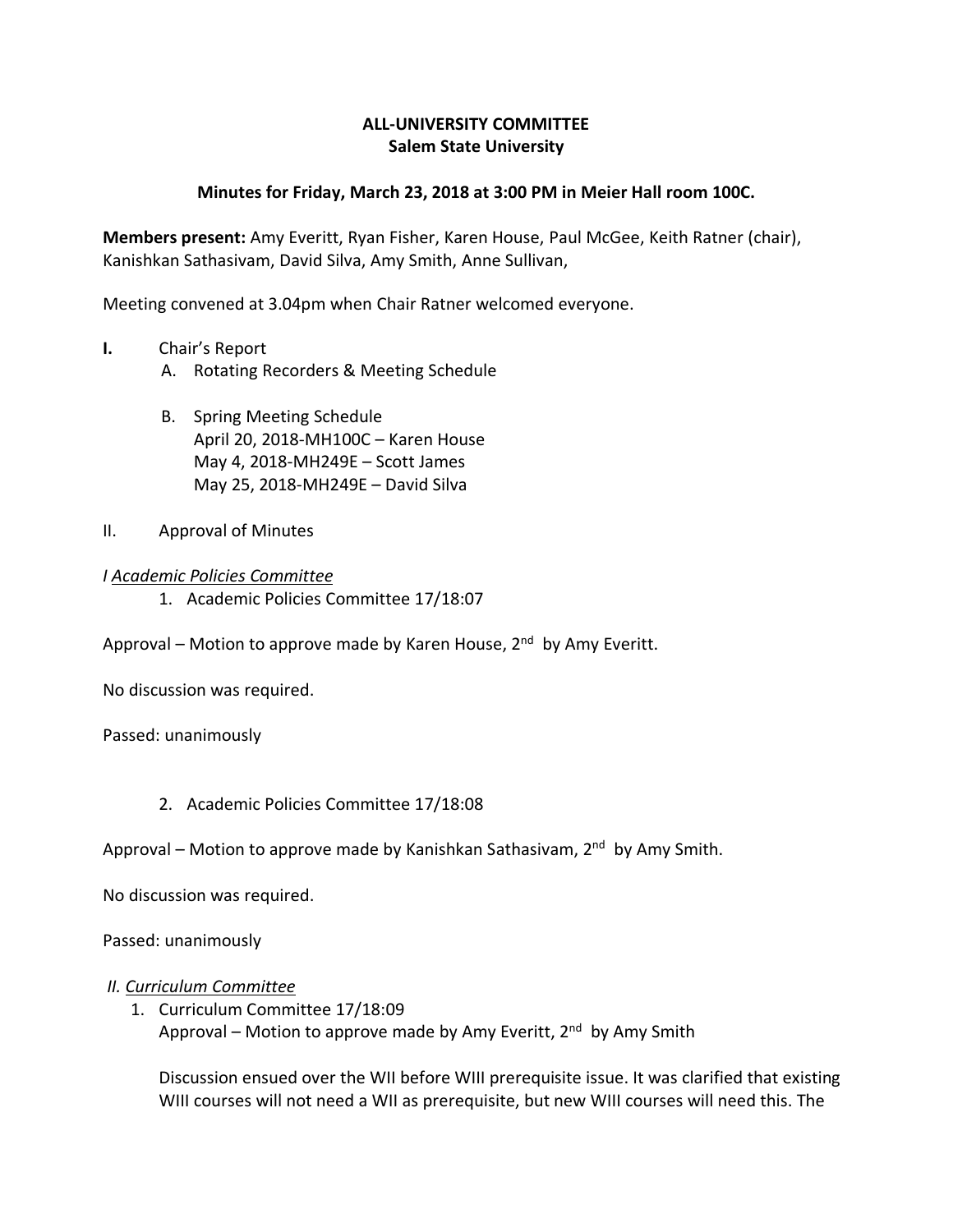group heard that, at the moment, the number of WII courses is meeting demand. The All University Committee (AUC) agreed to support the stance of the University Curriculum Committee (UCC).

Passed: unanimously

2. Curriculum Committee 17/18:11 Approval – Motion to approve made by Kanishkan Sathasivam, 2<sup>nd</sup> by Amy Smith.

No discussion was required.

Passed: unanimously

## III. Old Business

Chair Ratner referred back to the charge given to the AUC by President Keenan, and he raised the following points:

- 'Business Intelligence' this survey of all units at the University will soon be revealed to the wider community. Some discussion ensued.
- Transfer students discussion ensued over how we can assist transfer students during their academic pathway. It was suggested that the transfer specialist, Avril Hevey-Doucette, of the Registrar's Office come and visit the committee and this was agreed. It was further learned that transfer students who do not end up with at least 60 credits earned at SSU, are not able to be awarded 'latin' degree categories (Summa Cum Laude, for example). The Provost's Office will be looking into creating a policy for this.
- Student Success Taskforce recommendations/report is still to come as this group is still meeting and collecting information.
- Chair Ratner is still to meet the Student Government Association officers to discuss how we can better enable/encourage the AUC student representatives to attend our meetings.
- Discussion ensued over the need for Faculty to become more involved in governance committees as a part of their service to the University. This discussion also touched on the need to streamline the various committees.

# IV. New Business

- Discussion ensued over how the vital work of the UCC, might include a way in which relatively simple changes, can be quickly processed. Talk covered the old 'Insignificant change form', that has been discontinued for some time. Chair Ratner will speak with the Chair of the UCC about this.
- The Committee heard how the whole governance process is to become digitized, using a software program called 'Curriculog'. This system will significantly reduce the amount of paperwork required and is aimed to be operational Fall 2019.
- The issue of University closures for part of the day was raised. For example, if the University were to start at 10.30am in the morning due to a snow storm, is a class that